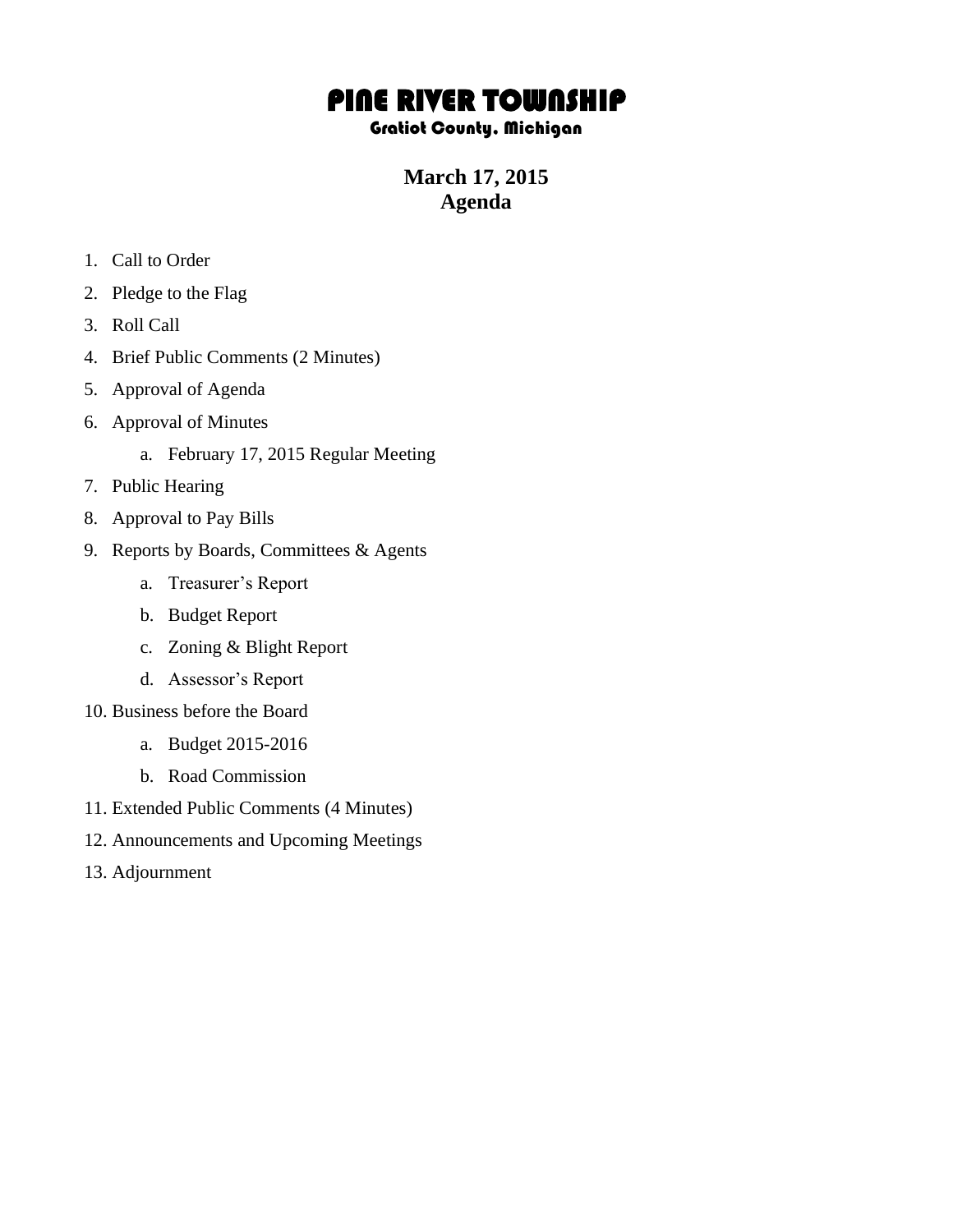### **MINUTES OF THE PINE RIVER TOWNSHIP BOARD MONTHLY MEETING MARCH 17, 2015**

- 1. The Public Hearing and the Regular Monthly Meeting of the Pine River Township Board was called to order at 7:05 pm by Supervisor Beeson at the Township Hall.
- 2. Pledge the flag: The board and the public said the pledge to the flag.
- 3. Roll Call: Baker: present, Beeson: present, Moeggenborg: present, Best: absent, Rademacher: present. (4) board members present (1) absent Best.
- 4. Brief Public comments (2 minutes): John Renneberg mentioned that a maintenance worker at the Courthouse had passed away.
- 5. Approve the Agenda:

Motion by Moeggenborg: second by Baker: to approve the agenda as presented. All present board members approved. Motion carried 4-0.

6. Approve the Minutes:

Motion by Baker: second by Moeggenborg: to approve the Regular Meeting Minutes of February 17, 2015. All present board members approved. Motion carried 4-0.

7. Open Public Hearing on Township Budget and Fire Special Assessment for 2015-2016 General Operations @7:09pm.

Motion by Moeggenborg: second by Rademacher: to approve opening the Public Hearing on Township Budget and Fire Special Assessment.

All present board members approve. Motion carried 4-0.

Closed Public Hearing on Township Budget and Fire Special Assessment for 2015 – 2016 General Operations @ 7:30pm – Reviewed General Budget and Special Fire Assessment.

Motion by Rademacher: second by Moeggenborg: to approve closing the Public Hearing on Township Budget and Fire Special Assessment.

All present board members approved. Motion carried 4-0.

8. Approval to Pay Bills:

 Motion made by Moeggenborg: second by Baker: to pay bills as presented in the amount \$19,940.42. All present board members approved. Motion carried 4-0.

- 9. Reports by Boards, Committees & Agents
	- a. Treasurers Report Discussion; Report placed on file.
		- Audit Engagement Letter from Roslund Prestage information only.
	- b. Budget Report Discussion: Report placed on file.
	- c. Zoning & Blight Officer Discussion
	- d. Assessor's Report Discussion
	- e. Fire Services Discussion Ground Breaking Ceremony for New Building 3/23/15.